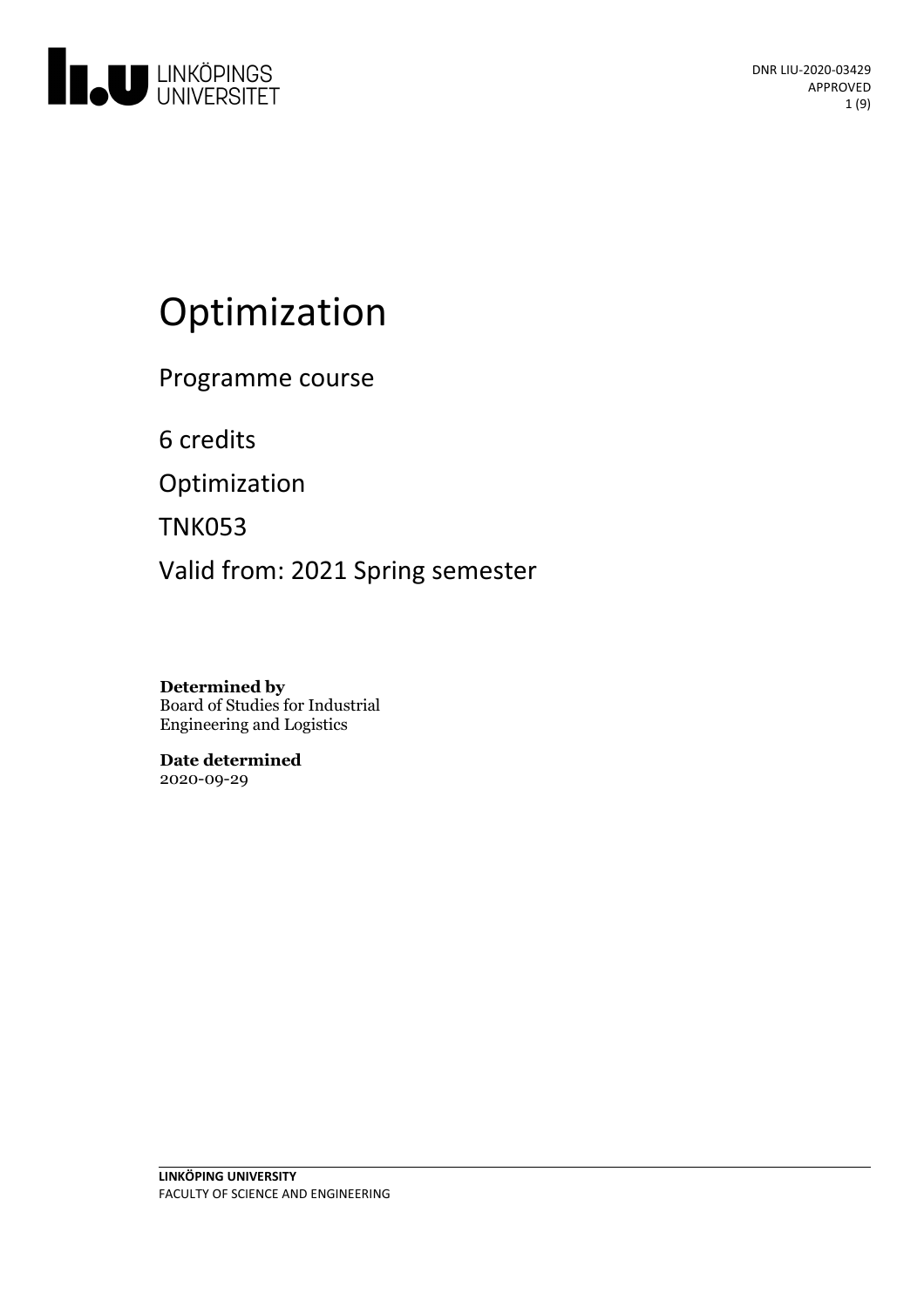# Main field of study

Mathematics, Applied Mathematics

Course level

First cycle

# Advancement level

 $G<sub>2</sub>X$ 

# Course offered for

Master's Programme in Intelligent Transport Systems and Logistics

## Prerequisites

Linear Algebra and Multivariable Calculus

# Intended learning outcomes

The course will provide basic insight in optimization, especially optimization of linear, nonlinear, and integer problems and problems with <sup>a</sup> network structure. The students can, after completing the course, formulate and analyze optimization models in the area of economic and technical applications; comprehend the basic mathematical theory on which the model and algorithms are based on; and be able to solve optimization problem both manually and with the help of a computer.

# Course content

Linear programming: Modelling, basic mathematical theory and geometry, the simplex method, sensitivity analysis, duality, optimality conditions.<br>Nonlinear optimization: Modelling, convexity, unconstrained optimization, optimization under constraints, optimality conditions.<br>Network optimization: M Integer optimization: Modelling, cutting plane and branch and bound.

# Teaching and working methods

Lectures, exercises and laborations

# Examination

| LAB <sub>1</sub> | Laboratory work     | 1.5 credits | U.G        |
|------------------|---------------------|-------------|------------|
| TEN <sub>1</sub> | Written examination | 4.5 credits | U, 3, 4, 5 |

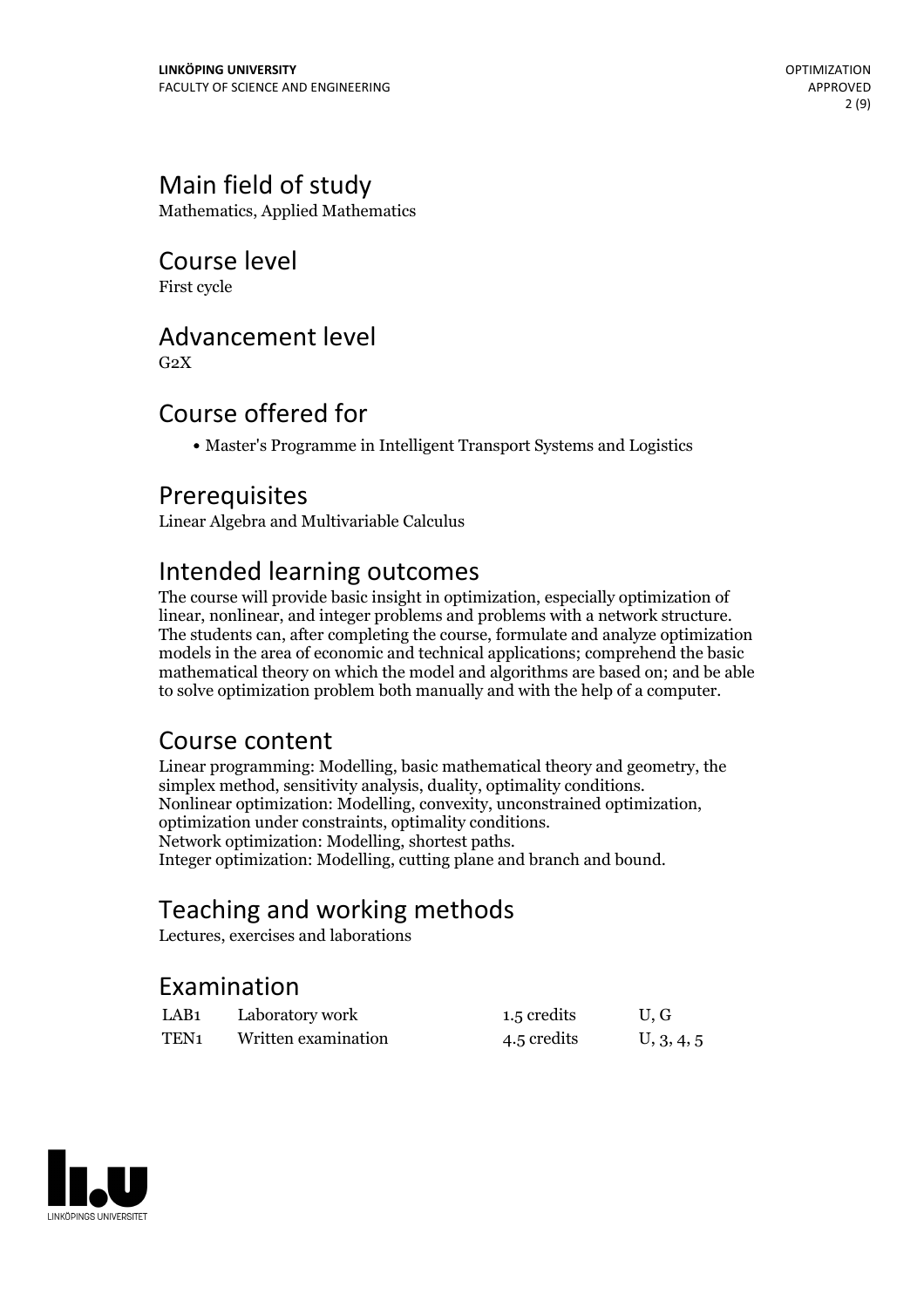Grades

Four-grade scale, LiU, U, 3, 4, 5

# Other information

### **About teaching and examination language**

The teaching language is presented in the Overview tab for each course. The examination language relates to the teaching language as follows:

- If teaching language is Swedish, the course as a whole or in large parts, is taught in Swedish. Please note that although teaching language is Swedish, parts of the course could be given in English. Examination language is
- Swedish.<br>• If teaching language is Swedish/English, the course as a whole will be taught in English if students without prior knowledge of the Swedish language participate. Examination language is Swedish or English
- (depending on teaching language).<br>• If teaching language is English, the course as a whole is taught in English.<br>Examination language is English.

### **Other**

The course is conducted in a manner where both men's and women's

The planning and implementation of a course should correspond to the course syllabus. The course evaluation should therefore be conducted with the course syllabus as a starting point.

## Department

Institutionen för teknik och naturvetenskap

## Director of Studies or equivalent

Erik Bergfeldt

Examiner Scott Fowler

## Course website and other links

<http://www2.itn.liu.se/utbildning/kurs/index.html?coursecode=TNK053>

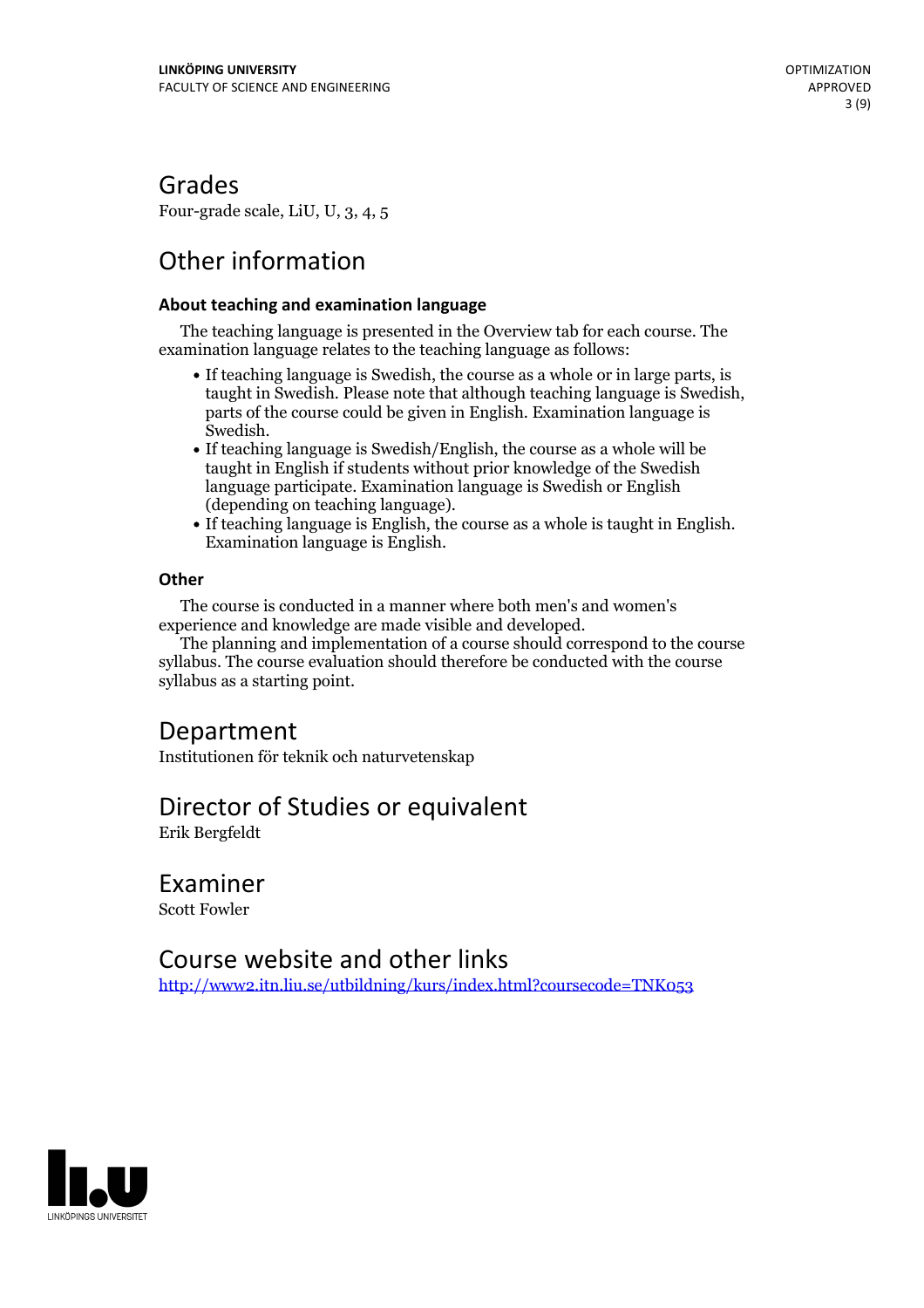# Education components

Preliminary scheduled hours: 48 h Recommended self-study hours: 112 h

# Course literature

### **Books**

Winston, Wayne L., Venkataramanan, Munirpallam, Goldberg, Jeffrey B., (2003) *Introduction to mathematical programming : operations research* ISBN: 0534359647, 9780534359645 Pacific Grove, CA : Thomson/Brooks/Cole Duxbury, c2003.

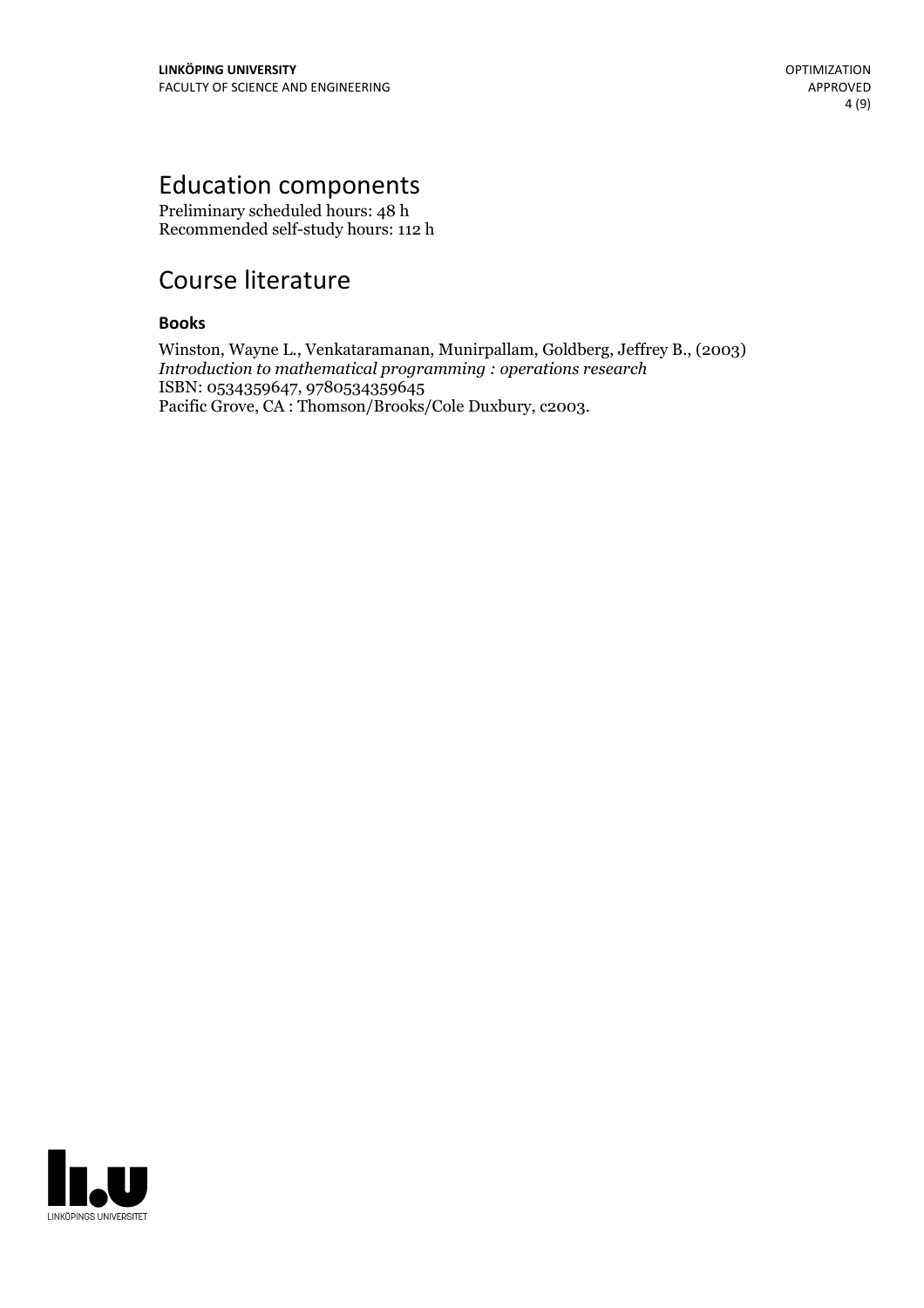# **Common rules**

### **Course syllabus**

A syllabus must be established for each course. The syllabus specifies the aim and contents of the course, and the prior knowledge that a student must have in order to be able to benefit from the course.

### **Timetabling**

Courses are timetabled after a decision has been made for this course concerning its assignment to a timetable module.

### **Interrupting a course**

The vice-chancellor's decision concerning regulations for registration, deregistration and reporting results (Dnr LiU-2015-01241) states that interruptions in study are to be recorded in Ladok. Thus, all students who do not participate in a course for which they have registered must record the interruption, such that the registration on the course can be removed. Deregistration from <sup>a</sup> course is carried outusing <sup>a</sup> web-based form: https://www.lith.liu.se/for-studenter/kurskomplettering?l=en.

### **Cancelled courses**

Courses with few participants (fewer than 10) may be cancelled or organised in a manner that differs from that stated in the course syllabus. The Dean is to deliberate and decide whether a course is to be cancelled or changed from the course syllabus.

### **Guidelines relatingto examinations and examiners**

For details, see Guidelines for education and examination for first-cycle and second-cycle education at Linköping University, Dnr LiU-2019-00920 (http://styrdokument.liu.se/Regelsamling/VisaBeslut/917592).

An examiner must be employed as a teacher at LiU according to the LiU Regulations for Appointments, Dnr LiU-2017-03931 (https://styrdokument.liu.se/Regelsamling/VisaBeslut/622784). For courses in second-cycle, the following teachers can be appointed as examiner: Professor (including Adjunct and Visiting Professor), Associate Professor (including Adjunct), Senior Lecturer (including Adjunct and Visiting Senior Lecturer), Research Fellow, or Postdoc. For courses in first-cycle, Assistant Lecturer (including Adjunct and Visiting Assistant Lecturer) can also be appointed as examiner in addition to those listed for second-cycle courses. In exceptional cases, a Part-time Lecturer can also be appointed as an examiner at both first- and second cycle, see Delegation of authority for the Board of Faculty of Science and Engineering.

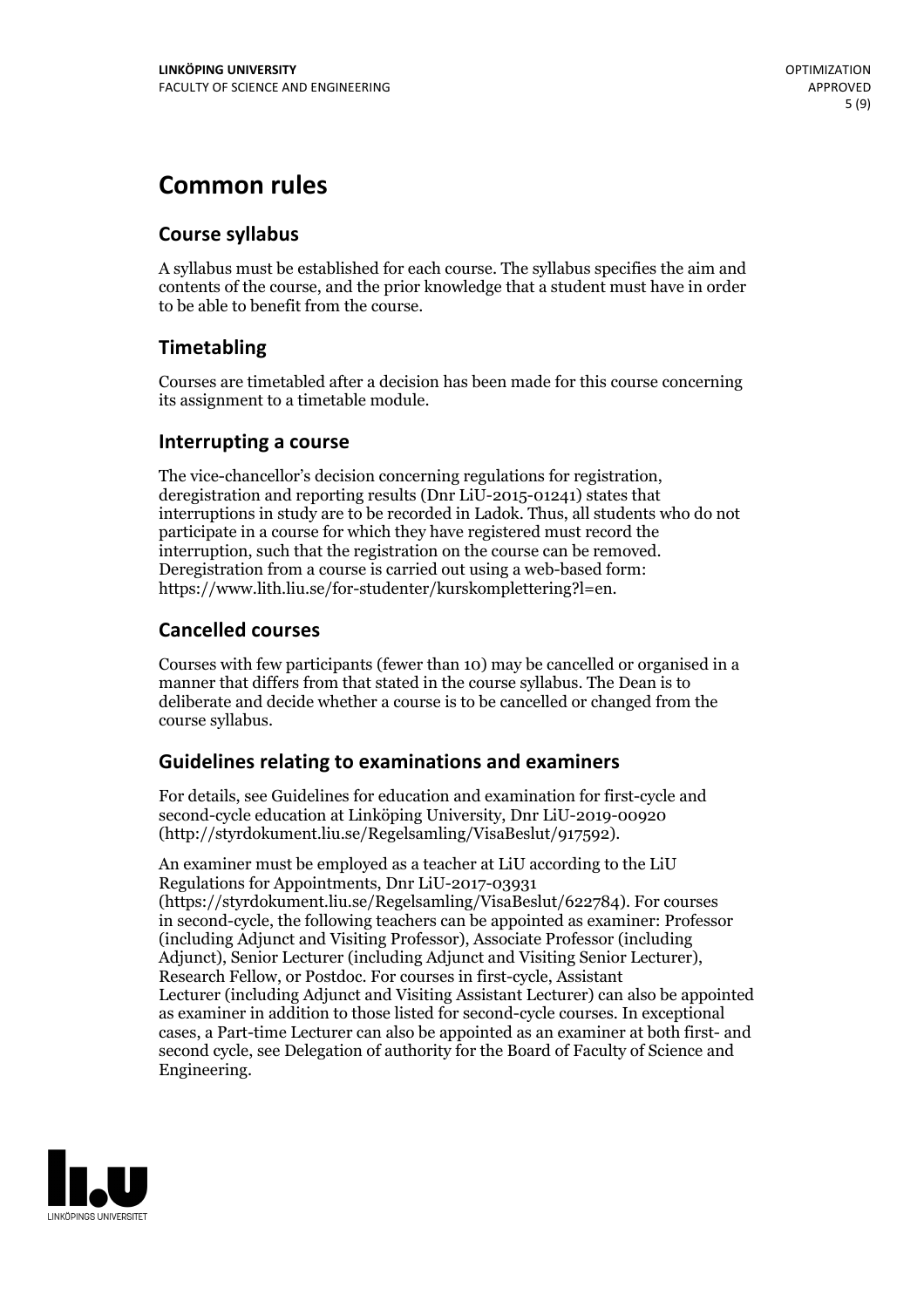### **Forms of examination**

#### **Principles for examination**

Written and oral examinations and digital and computer-based examinations are held at least three times a year: once immediately after the end of the course, once in August, and once (usually) in one of the re-examination periods. Examinations held at other times are to follow a decision of the board of studies.

Principles for examination scheduling for courses that follow the study periods:

- courses given in VT1 are examined for the first time in March, with re-examination in June and August
- courses given in VT2 are examined for the first time in May, with re-examination in August and October
- courses given in HT1 are examined for the first time in October, with re-examination in January and August
- courses given in HT2 are examined for the first time in January, with re-examination in March and in August.

The examination schedule is based on the structure of timetable modules, but there may be deviations from this, mainly in the case of courses that are studied and examined for several programmes and in lower grades (i.e. 1 and 2).

Examinations for courses that the board of studies has decided are to be held in alternate years are held three times during the school year in which the course is given according to the principles stated above.

Examinations for courses that are cancelled orrescheduled such that they are not given in one or several years are held three times during the year that immediately follows the course, with examination scheduling that corresponds to the scheduling that was in force before the course was cancelled or rescheduled.

When a course is given for the last time, the regular examination and two re-<br>examinations will be offered. Thereafter, examinations are phased out by offering three examinations during the following academic year at the same times as the examinations in any substitute course. If there is no substitute course, three examinations will be offered during re-examination periods during the following academic year. Other examination times are decided by the board of studies. In all cases above, the examination is also offered one more time during the academic year after the following, unless the board of studies decides otherwise.

If a course is given during several periods of the year (for programmes, or on different occasions for different programmes) the board or boards of studies determine together the scheduling and frequency of re-examination occasions.

### **Retakes of other forms of examination**

Regulations concerning retakes of other forms of examination than written examinations and digital and computer-based examinations are given in the LiU guidelines for examinations and examiners, http://styrdokument.liu.se/Regelsamling/VisaBeslut/917592.

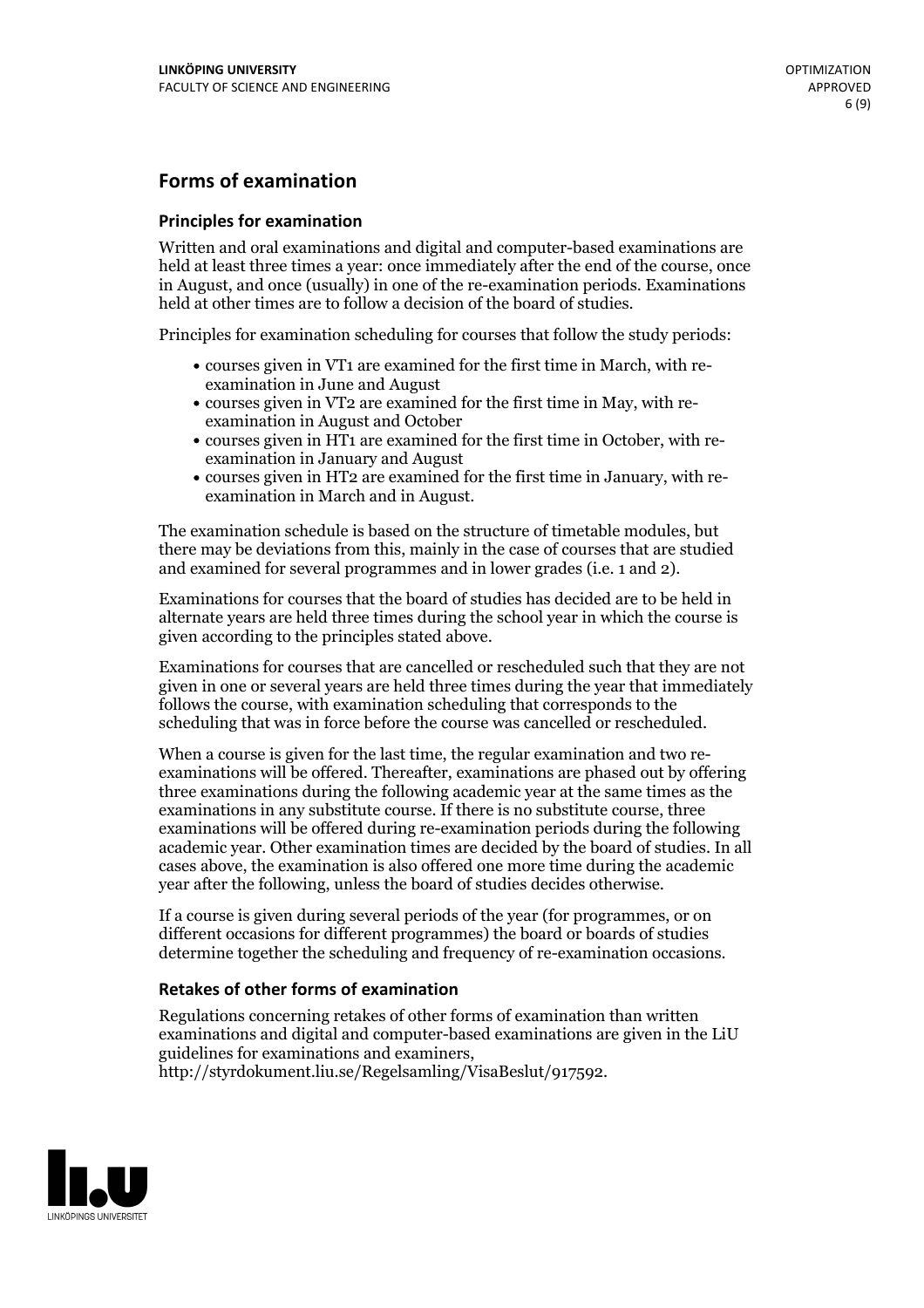### **Registration for examination**

Until January 31 2021, the following applies according to previous guidelines: In order to take an written, digital or computer-based examination student must register in advance at the Student Portal during the registration period, which Candidates are informed of the location of the examination by email, four days in advance. Students who have not registered for an examination run the risk of being refused admittance to the examination, if space is not available.

From February 1 2021, new guidelines applies for registration for written, digital or computer-based examination, Dnr LiU-2020-02033 (https://styrdokument.liu.se/Regelsamling/VisaBeslut/622682).

Symbols used in the examination registration system:

\*\* denotes that the examination is being given for the penultimate time.

\* denotes that the examination is being given for the last time.

#### **Code of conduct for students during examinations**

Details are given in a decision in the university's rule book: http://styrdokument.liu.se/Regelsamling/VisaBeslut/622682.

### **Retakes for higher grade**

Students at the Institute of Technology at LiU have the right to retake written examinations and digital and computer-based examinations in an attempt to achieve a higher grade. This is valid for all examination components with code "TEN", "DIT" and "DAT". The same right may not be exercised for other examination components, unless otherwise specified in the course syllabus.

A retake is not possible on courses that are included in an issued degree diploma.

#### **Grades**

The grades that are preferably to be used are Fail (U), Pass (3), Pass not without distinction  $(4)$  and Pass with distinction  $(5)$ .

- Grades U, 3, 4, 5 are to be awarded for courses that have written or digital examinations.<br>• Grades Fail (U) and Pass (G) may be awarded for courses with a large
- degree of practical components such as laboratory work, project work and
- $\bullet$  Grades Fail (U) and Pass (G) are to be used for degree projects and other independent work.

#### **Examination components**

The following examination components and associated module codes are used at the Faculty of Science and Engineering:

Grades U, 3, 4, 5 are to be awarded for written examinations (TEN) and

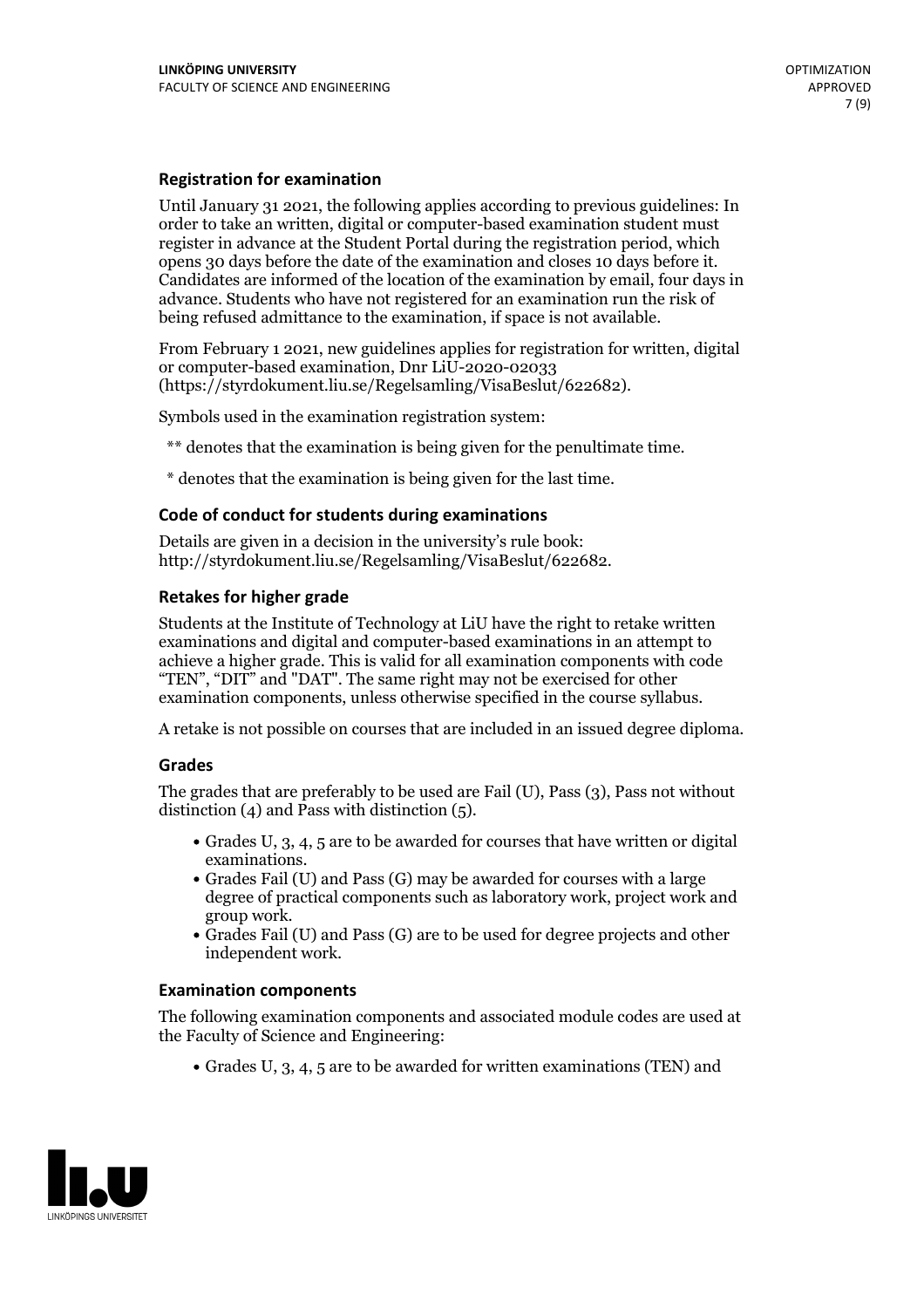- digital examinations (DIT).<br>• Examination components for which the grades Fail (U) and Pass (G) may be awarded are laboratory work (LAB), project work (PRA), preparatory written examination (KTR), digital preparatory written examination (DIK), oral examination (MUN), computer-based examination (DAT), home
- assignment (HEM), and assignment (UPG).<br>• Students receive grades either Fail (U) or Pass (G) for other examination components in which the examination criteria are satisfied principally through active attendance such as tutorial group (BAS) or examination item
- (MOM).<br>• Grades Fail (U) and Pass (G) are to be used for the examination components Opposition (OPPO) and Attendance at thesis presentation (AUSK) (i.e. part of the degree project).

In general, the following applies:

- 
- Mandatory course components must be scored and given <sup>a</sup> module code. Examination components that are not scored, cannot be mandatory. Hence, it is voluntary to participate in these examinations, and the voluntariness must be clearly stated. Additionally, if there are any associated conditions to the examination component, these must be clearly stated as well.<br>• For courses with more than one examination component with grades
- U,3,4,5, it shall be clearly stated how the final grade is weighted.

For mandatory components, the following applies: If special circumstances prevail, and if it is possible with consideration of the nature ofthe compulsory component, the examiner may decide to replace the compulsory component with another equivalent component. (In accordance with the LiU Guidelines for education and examination for first-cycle and second-cycle education at Linköping University, http://styrdokument.liu.se/Regelsamling/VisaBeslut/917592).

For written examinations, the following applies: If the LiU coordinator for students with disabilities has granted a student the right to an adapted examination for a written examination in an examination hall, the student has the right to it. If the coordinator has instead recommended for the student an adapted examination or alternative form of examination, the examiner may grant this if the examiner assesses that it is possible, based on consideration of the course objectives. (In accordance with the LiU Guidelines for education and examination for first-cycle and second-cycle education at Linköping University, http://styrdokument.liu.se/Regelsamling/VisaBeslut/917592).

#### **Reporting of examination results**

The examination results for a student are reported at the relevant department.

#### **Plagiarism**

For examinations that involve the writing of reports, in cases in which it can be assumed that the student has had access to other sources (such as during project work, writing essays, etc.), the material submitted must be prepared in accordance